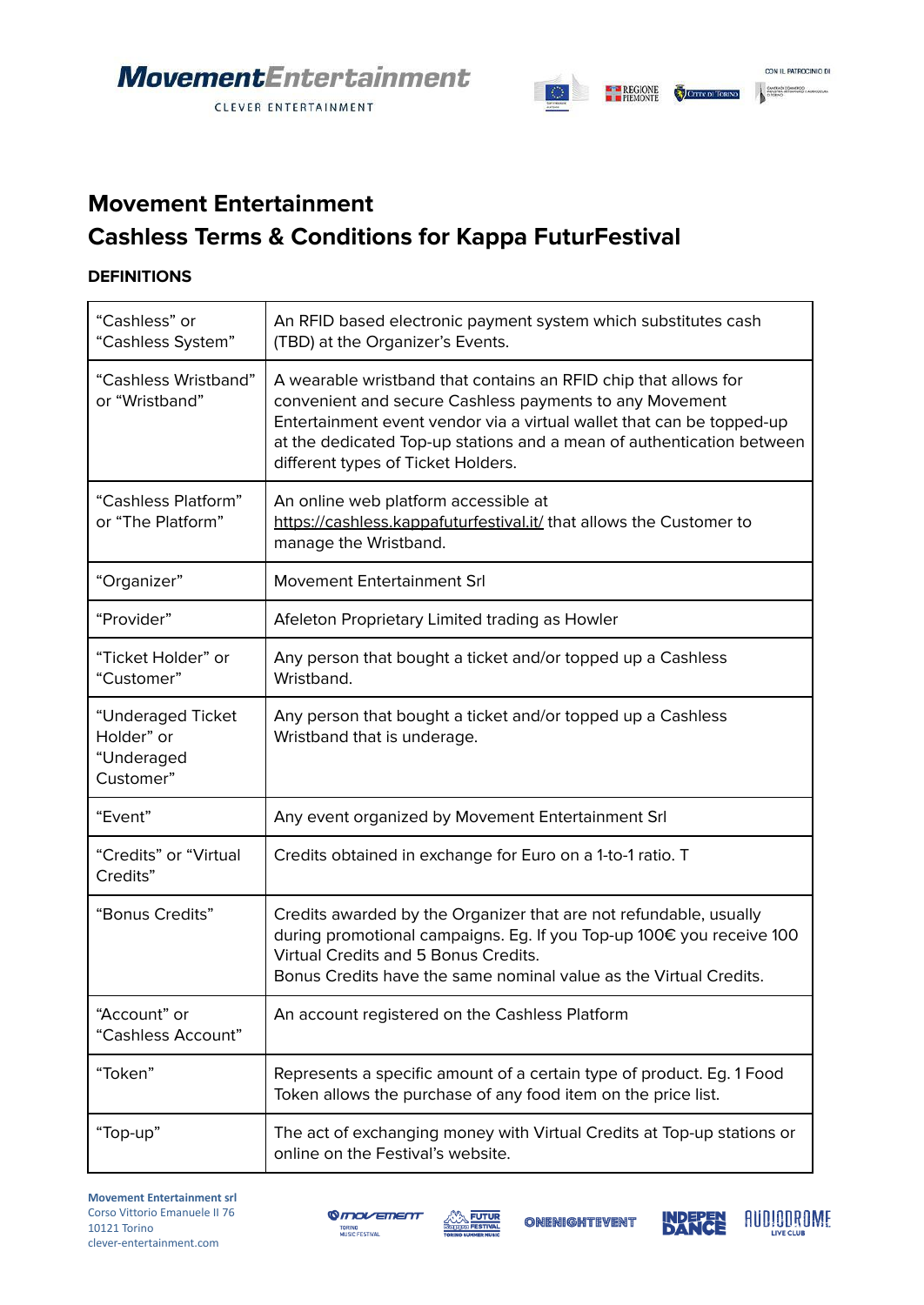# **MovementEntertainment**



CLEVER ENTERTAINMENT

| "Paycard"        | An RFID card that can be used as a means of payment equal to the<br>Cashless Wristband but that can't be used as a mean of authentication<br>at the Event |
|------------------|-----------------------------------------------------------------------------------------------------------------------------------------------------------|
| "Top-up station" | A place at the Event where the Customer can do a Top-up or obtain<br>assistance.                                                                          |
| "Vendor station" | A place at the Event where Virtual Credits and Tokens can be spent.                                                                                       |
| "Refund"         | The act of exchanging Virtual Credits for Euro on a 1-to-1 ratio. The<br>Refund is requested and processed post-event.                                    |
| "Staff"          | Personnel employed by the Organizer.                                                                                                                      |
| "Operator"       | Personnel employed by the Organizer that operates on the Cashless<br>System.                                                                              |
| "Access Ticket"  | A title that allows the Customer to access the Event and/or part of it.                                                                                   |

#### **1. USE AND SCOPE**

The Cashless Wristband allows for convenient and secure Cashless payments to any Movement Entertainment event vendor via a virtual wallet that can be topped-up at the dedicated Top-up stations.

The Wristband is personal, is associated with a nominal Access Ticket and must not be exchanged with others. If the bearer of the Wristband is not the Ticket Holder, the Wristband will be voided by Operators to forbid the purchase and authentication features.

#### 1. 1 ACQUISITION

The Cashless Wristband is handed over by the Staff once the Customer successfully goes through all the entrance checks and after the Ticket is scanned successfully.

#### 1.2 REGISTRATION

Registering the Wristband on <https://cashless.kappafuturfestival.it/> allows the Customer to do online top-ups, credit balance viewing, purchases and access to promotions at the Organizer's discretion.

#### 1.3 LINKING

Upon registering, the Customer must link the Cashless Wristband to the Account in order to be able to request refunds and access the Wristband transaction history.

#### **2. FEATURES**

2.1 Top-up

#### 2.1.1 Online:

Done online at <https://cashless.kappafuturfestival.it/> the online Top-up allows the Customer to buy Virtual Credits ahead of the Event. The Credits will be tied to the ticket barcode and will be







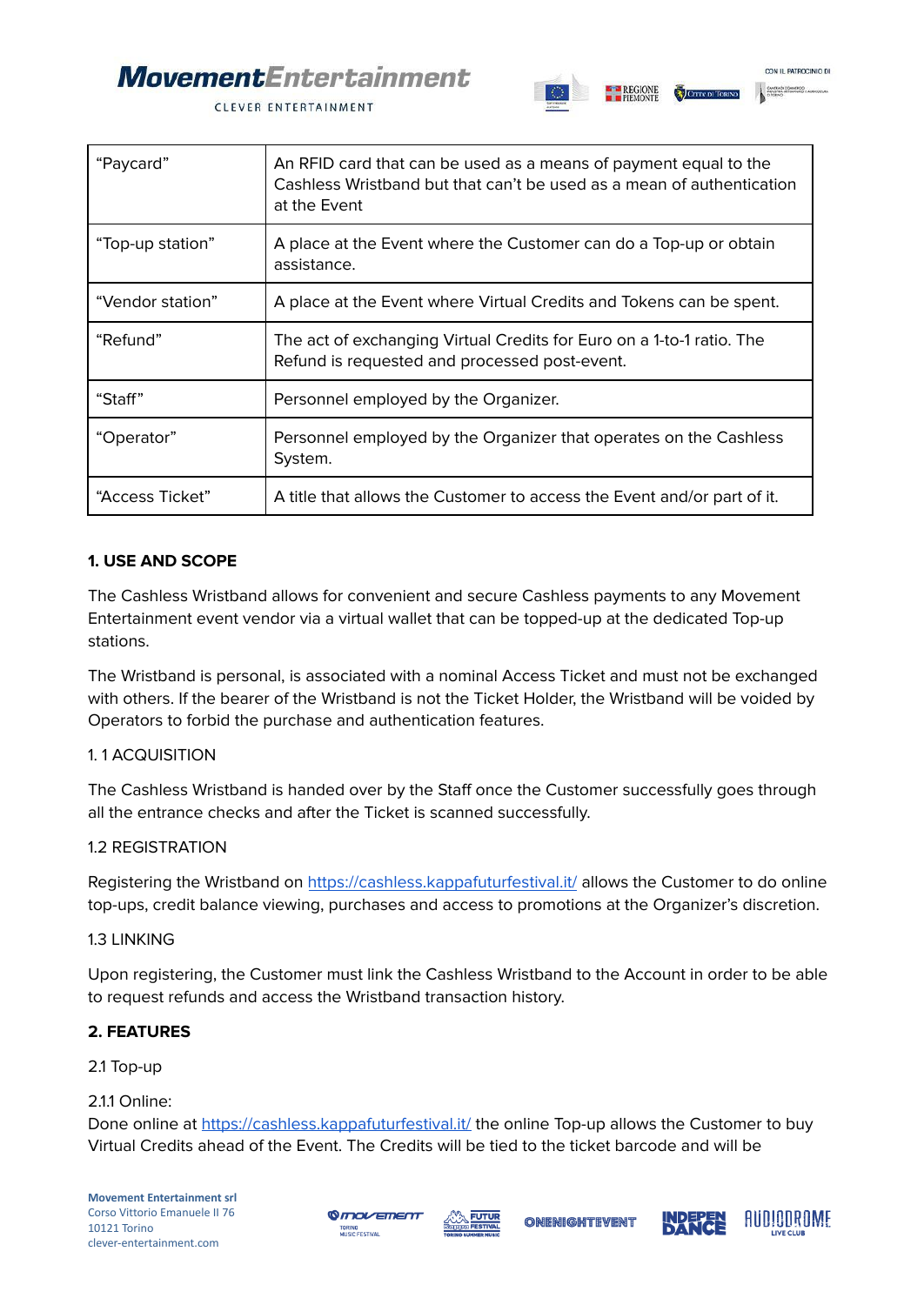## **Movement**Entertainment



CLEVER ENTERTAINMENT

transferred to the Wristband at the Event entrance. The Organizer and the Provider are not responsible for any loss of funds that may arise from ticket mishandling and exchanging.

#### 2.1.2 Onsite

At the dedicated Top-up stations, the Customer chooses the quantity of Credits according to the price list and pays the corresponding amount in Euros (via cash, credit card, debit card or other means of payment) to the Operator that upon successful payment confirmation, transfers the equivalent amount to the Wristband.

#### 2.2 Purchase

The Customer can purchase any goods available at the Vendor stations using the Wristband if enough Credits are available. Exception is made for Underage Customers that are forbidden to buy alcohol products.

#### 2.3 Refund

As described in section 1.3,the Customer must link the Wristband to the Account on the Platform in order to be able to request the refunds of the left-over credit.

#### 2.4 Authentication

The Cashless Wristband can be used as a mean of authentication to provide the Customer access to the Event and to certain areas inside (VIP Areas, VIP Lounge, Stage, etc).

#### **3. VALIDITY**

The Cashless Wristband will be valid for **7 days** from the first top-up. Unless it is linked to an account before the expiration date as described in section 1.3, the Credits will be terminated.

#### **4. REFUND**

The Customer can request a refund by registering to the Platform, linking the Cashless Wristband and adding the banking details. If the information provided is incorrect, the Organizer and the Provider are not responsible for any loss of funds.

Refunds are issued through a bank transfer with a processing fee of **€2**. If the available funds are less than the processing fee, the refund will not be processed.

A refund can take up to **30 days** from the date of the refund request in order to be delivered.

Bonus Credits are not eligible for a refund.

#### **5. CHANGES TO THESE TERMS & CONDITIONS**

The Organizer reserves the right to modify the Terms & Conditions by notifying the corresponding change on its website.

Up-to-date version of the Cashless Terms and Conditions will always be available on our site at [www.kappafuturfestival.it/cashless](http://www.kappafuturfestival.it/cashless).

In the event of a refusal, the Organizer will treat that notice as a wish to terminate immediately. In such circumstances, any balance available on the Wristband will be refunded in accordance with section 4 and both the Wristband and Account will be terminated.

#### **6. LOSS/THEFT**

**Movement Entertainment srl** Corso Vittorio Emanuele II 76 10121 Torino clever-entertainment.com